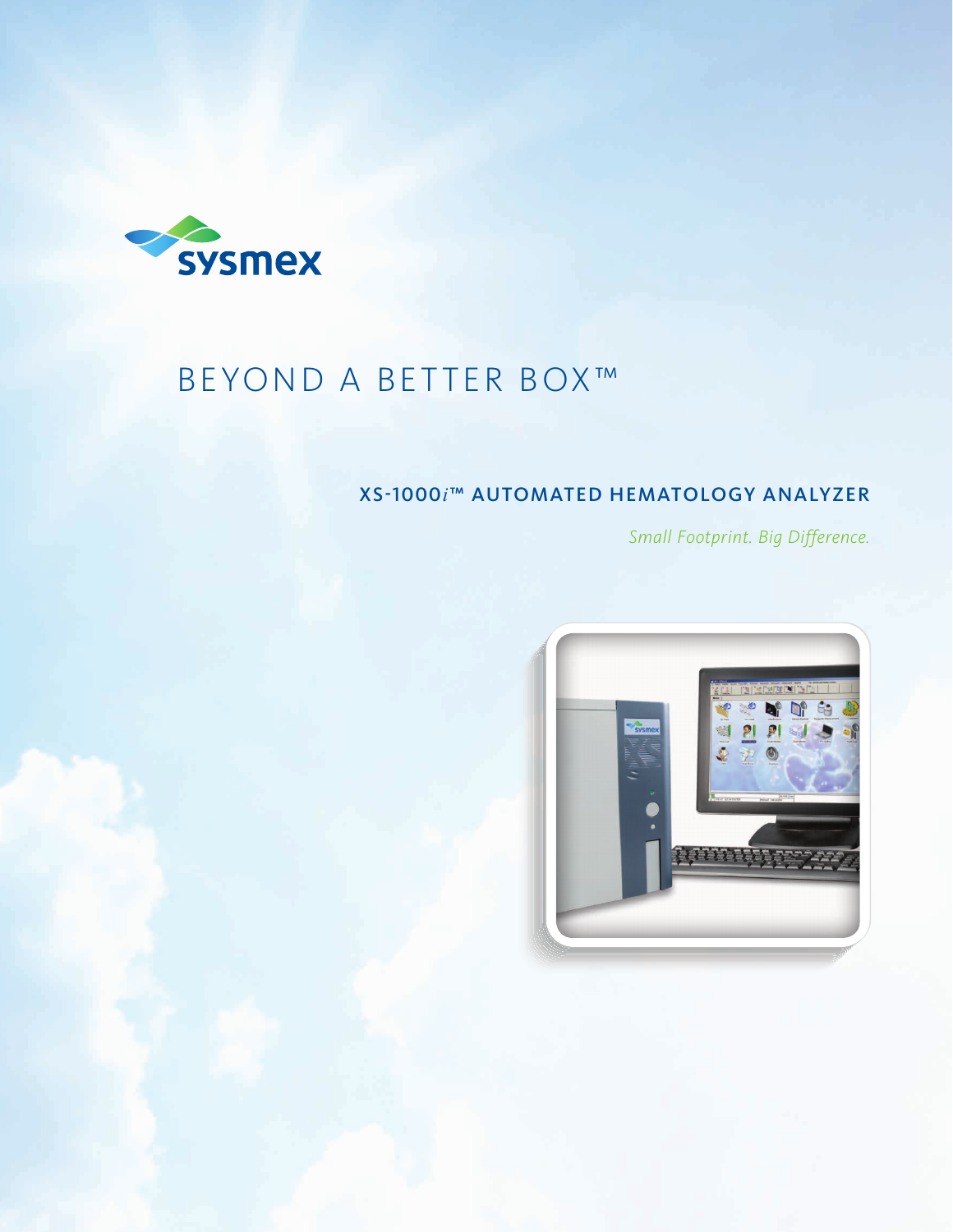## SMALL BUT POWERFUL: THE XS-1000*i*



#### Today's Laboratory Challenges

Laboratories have continued to face a number of challenges for several years. These include clinical, operational and financial issues such as:

- Demand for clinically relevant information
- Medical technologist labor shortage
- Increased workload
- Need for faster turnaround time
- Requirement for high reliability
- Limited laboratory budgets

Laboratories are searching for a hematology analyzer that can improve productivity and efficiency while providing enhanced clinical information.

#### Easy-to-Use

- • Intuitive software menus
- • Barcoded reagent management
- • Comprehensive QC information
- • On-board help key for troubleshooting

#### Reliable Performance

- • Sysmex ranked by independent third party as highest vendor reliability for 16 consecutive years (2015 IMV ServiceTrakTM)
- SNCS<sup>TM</sup>, (Sysmex Network Communications System) remote monitoring, to provide maximum uptime

#### Streamlined Workflow

- Simplicity in operation; Windows® driven software
- • True walk-away analytical process with closed tube auto sampling
- • Push button, walk-away daily maintenance
- Can be used in conjunction with Sysmex WAM<sup>TM</sup> Decision Support Software for the Clinical Laboratory

#### Accurate and Efficient

- • Proven technologies
- • Linearity to support clinical diagnostics and patient monitoring
- Sensitive flagging to support diagnosis by the physician

#### **Compact**

- • Small footprint, requires only four feet of bench space
- • Fits easily on a laboratory bench or table
- • Modular unit



XS-1000*i* with Autoloader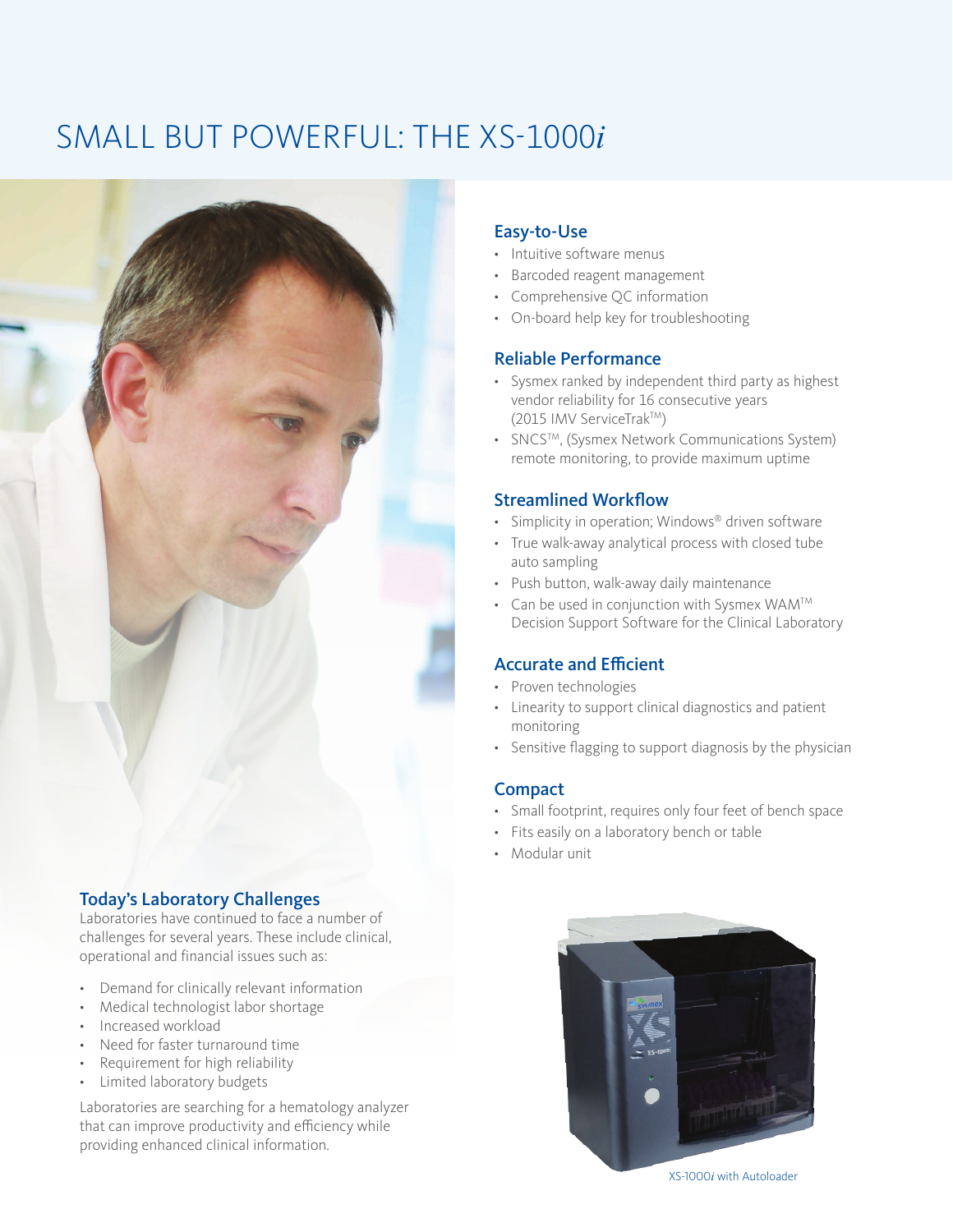## XS-1000*i* SPECIFICATIONS

#### Principles & Technologies Fluorescent Flow Cytometry:

 WBC-Diff Direct Current – Sheath Flow: RBC, HCT, PLT Non-cyanide, Sodium Lauryl Sulfate (SLS): HGB

21 Whole Blood Reportable Parameters WBC, RBC, HGB, HCT%, MCV, MCH, MCHC,

PLT, NEUT%, LYMPH%, MONO%, EO%, BASO%, NEUT#, LYMPH#, MONO#, EO#, BASO#, RDW-SD, RDW-CV, MPV

 $0 - 400.00 \times 10^3/\mu L$ 

RBC:  $0 - 8.00 \times 10^6/\mu L$ HGB:  $0 - 25.0$  g/dL HCT%: 0 – 60.0% PLT:  $0 - 5,000 \times 10^3/\mu L$ 

Linearity in Whole Blood Mode WBC:

**Data Storage** 10,000 samples including histograms (IPU: Information Processing Unit)

Interfaces ASTM

Dimensions/Weight Main Unit:

**Throughput** Single Sample Mode: 60 samples/hour (max.) Auto Sampler Mode: 53 samples/hour (max.)

Sample Volumes **Cample Volumes** Open/Closed mode: 20 µL Pre-dilute mode: 20 µL Sample + 120 µL CELLPACK (1:7 dilution)

**Quality Control** Common Quality Control material to (Total QC Management) XE and XT-Series analyzers Comprehensive QC files Levey-Jennings Control Charts XbarM file **InsightTM** Online Quality Assurance Program

Sysmex WAM™ (HL7 & ASTM)

**w x h x d [in] / [lbs]** 12.6 x 15.9 x 16.3 / 52.8 With Auto Sampler: 16.7 x 15.9 x 24.2 / 74.8

Models XS-1000*i* XS-1000*i* with Autoloader (XS-AL)

# RBCs and PLTs are analyzed by a Hydrodynamic Focusing System **SACE**

RBC and PLT Counting



WBC Differential Scattergram



The XS-1000*i* improves workflow by providing diagnostic alerts to clinicians including a message on the screen identifying when patient samples are identified as Negative or Positive.